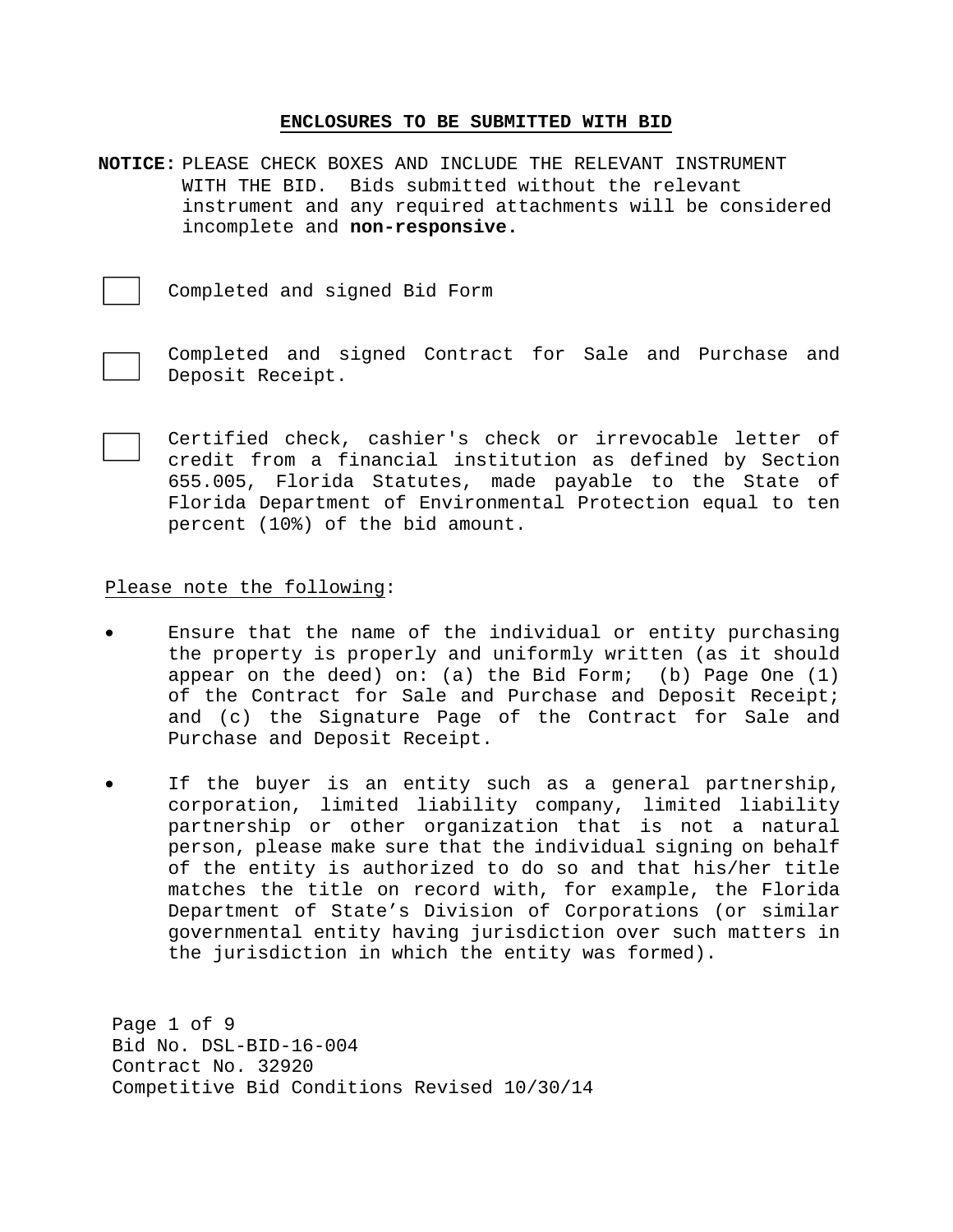#### STATE LAND SALE - BID CONDITIONS

Sealed bids will be received by the STATE OF FLORIDA DEPARTMENT OF ENVIRONMENTAL PROTECTION, (hereinafter referred to as "DEPARTMENT"), as staff to the BOARD OF TRUSTEES OF THE INTERNAL IMPROVEMENT TRUST FUND OF THE STATE OF FLORIDA (hereinafter referred to as the "TRUSTEES"), from prospective buyers(each prospective buyer is hereinafter referred to as "BIDDER") for the real property described below.

#### LEGAL DESCRIPTION OF PROPERTY

The property which is located in Escambia County, Florida, and is more particularly described in attached EXHIBIT "A."

**The minimum bid amount is \$299,500. Any bids for less than the minimum bid amount will be considered counterproposals and will be deemed nonresponsive and rejected.**

### CONDITIONS OF SALE

Sale of this property shall be by quitclaim deed (including improvements) on an "as is," "where is" basis. The BIDDER agrees to pay all outstanding real estate taxes. The BIDDER agrees to take title to the property subject to all outstanding taxes, any special liens or assessments, comprehensive land use plans, zoning, restrictions, prohibitions, permits, leases, tenancies and encumbrances affecting the property, and other requirements imposed by governmental authority; restrictions, qualifications and matters appearing on the plat, or otherwise common to the subdivision, restrictive covenants, public utility easements and all outstanding easements, reservations and other interests. The sale shall be subject to a reservation in favor of the TRUSTEES of an undivided three-fourths interest in phosphate, minerals, and metals and one-half interest in all petroleum with the privilege to mine and develop the same in compliance with Section 270.11, Florida Statutes.

### BID GUARANTEE

Each bid shall be accompanied by an earnest money deposit (hereinafter referred to as the "Deposit") in the form of a

Page 2 of 9 Bid No. DSL-BID-16-004 Contract No. 32920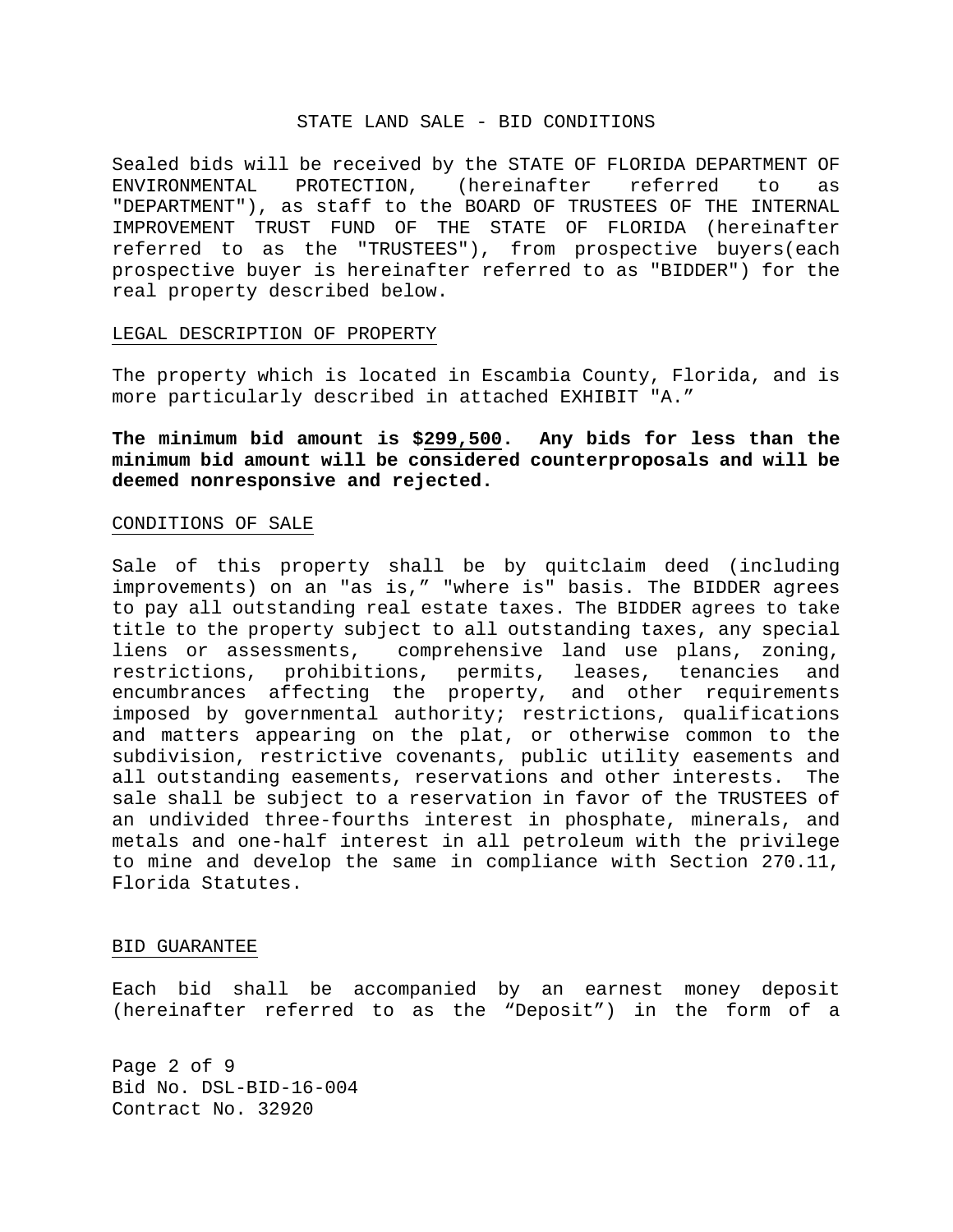certified or cashier's check or irrevocable letter of credit from a financial institution as defined in Section 655.005, Florida Statutes, made payable to the State of Florida Department of Environmental Protection in the amount of ten percent (10%) of the BIDDER'S bid. The Deposit shall be forfeited to the TRUSTEES if the successful BIDDER fails to perform as specified after written notification of award. Any Deposits received from unsuccessful BIDDERS will be returned within ten working days after the TRUSTEES' decision.

## **BID CONDITIONS**

- 1. At closing, the successful BIDDER shall be required to pay the balance of the purchase price by wire transfer of funds through a Federal Reserve Bank or other immediately available funds acceptable to the TRUSTEES, made payable to the State of Florida Department of Environmental Protection or the TRUSTEES' designated closing agent.
- 2. The TRUSTEES will not extend credit. Therefore, each BIDDER is responsible for arranging any necessary financing and the name of any lender to be involved, if applicable, must be included in the bid.
- 3. The BIDDER shall pay for all costs of closing including, but not limited to, the cost incurred through the surveying, advertising and appraisal of the property, title insurance, documentary stamp tax on the quitclaim deed, recording costs, real estate brokerage fees, and any other closing costs that BIDDER may incur. The TRUSTEES may require that the closing be processed by and through a title insurance company office, or other agent, designated by the TRUSTEES, and the BIDDER shall pay any costs charged by such company or agent for this closing service.
- 4. The BIDDER shall pay all costs of sale incurred by the TRUSTEES or other parties on behalf of the TRUSTEES, by separate certified or cashier's check, made payable to the State of Florida Department of Environmental Protection or an escrow agent designated by the DEPARTMENT, at the time of closing. The following costs have been or will be incurred by the TRUSTEES. The amounts below are for informational purposes only and are believed to be the final costs incurred

Page 3 of 9 Bid No. DSL-BID-16-004 Contract No. 32920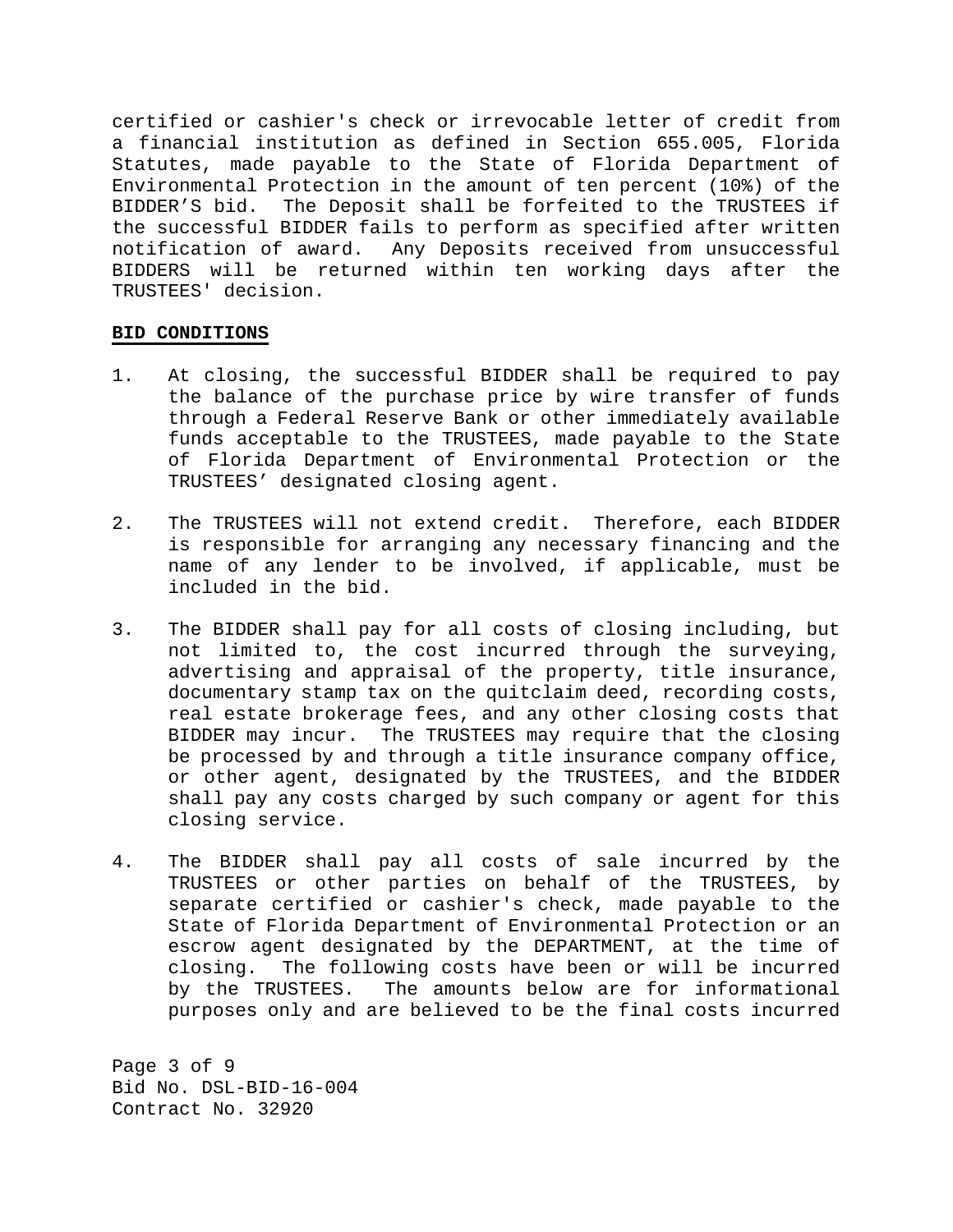but may be subject to change or additional costs may be incurred prior to closing:

 Advertising: \$143.88 Real Estate Brokerage fee to Savills Studley Occupier Services, Inc.: \$8,985

 \*Fee to, Savills Studley Occupier Services,Inc., shown above is an estimate based on the minimum bid amount of \$299,500. The fee will be based on the final purchase price and may be higher than the estimated fee.

5. Any bid containing or accompanied by counterproposals or offers as to sale terms or conditions shall be deemed nonresponsive and rejected.

### ON-SITE INSPECTION

An on-site inspection of the property is not mandatory; however, if you need assistance to locate and inspect the premises, please call Randy Mills with Savills Studley Occupier Services, Inc., at 727-421-8789, to arrange for an on-site inspection. All interested parties are required to sign a Release and Waiver of Liability Agreement before entering the property.

#### VERBAL INSTRUCTIONS NON-BINDING

The TRUSTEES are not bound by or responsible for any information verbally given to any prospective BIDDER by any employee of the DEPARTMENT. Only those communications pertaining to this bid, which are in writing from the DEPARTMENT, may be considered as a duly authorized expression on behalf of the DEPARTMENT and the TRUSTEES. Only communications from a BIDDER that are signed and in writing will be recognized by the DEPARTMENT as duly authorized expressions on behalf of the BIDDER.

#### GENERAL INFORMATION

It shall be the responsibility of each BIDDER to raise any questions prior to the bid opening concerning the property or the

Page 4 of 9 Bid No. DSL-BID-16-004 Contract No. 32920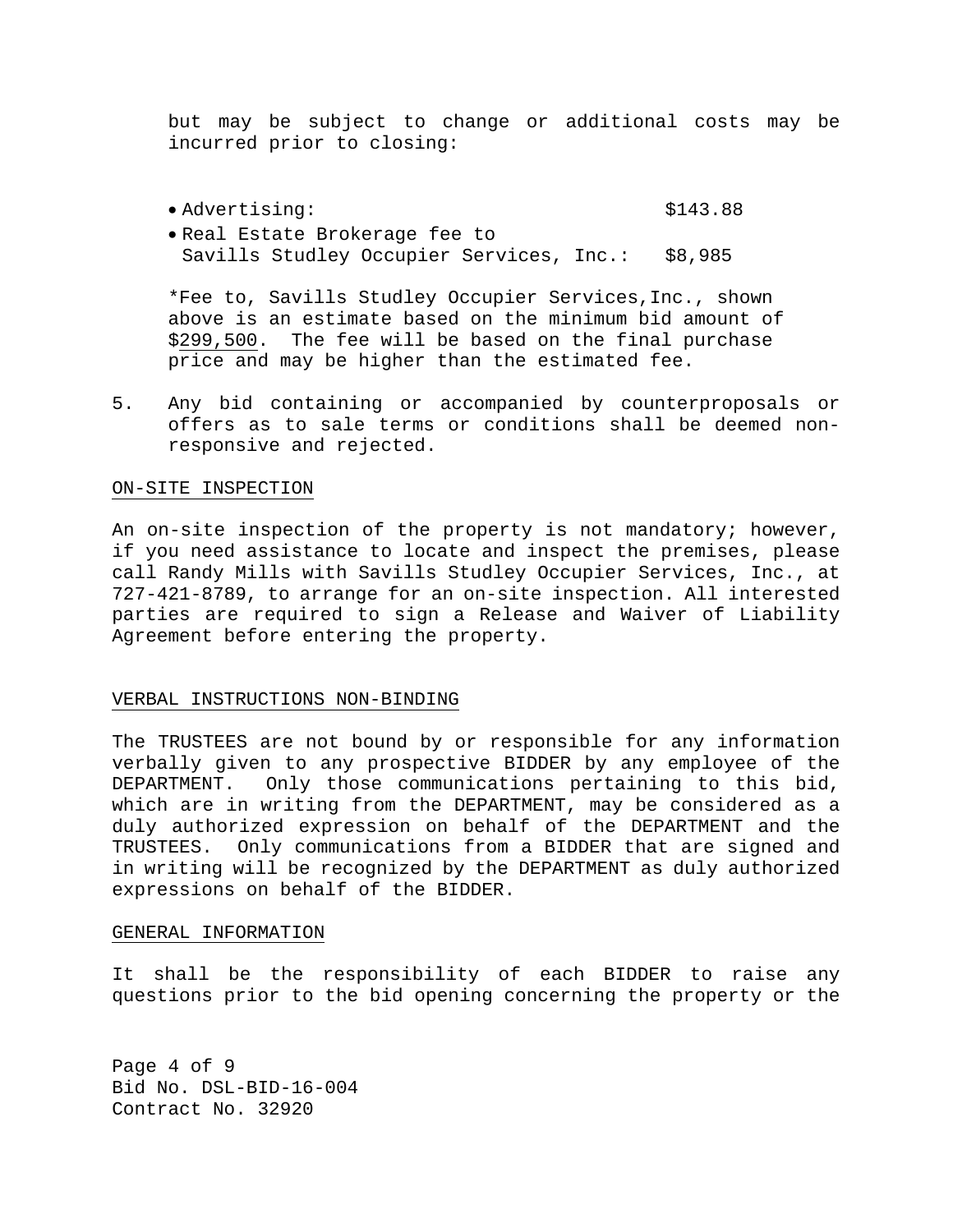terms and conditions of sale or bidding procedures as stated in this bid invitation.

For information concerning the property and/or bidding procedures please contact Randy Mills with Savills Studley Occupier Services, Inc., at 727-421-8789.

BIDDERS are cautioned to carefully examine this bid invitation, the property being offered for sale and to be thoroughly informed regarding any and all conditions and requirements of this bid invitation. A BIDDER will not be relieved of any liabilities and/or obligations because of its lack of knowledge of conditions or requirements.

#### **BID SUBMISSION DEADLINE**

**Bids will be accepted until 12:00 Noon,EDT, May 17, 2016. Any bid received after that time will be returned to the BIDDER unopened. The DEPARTMENT is not responsible for bids not received by 12:00 Noon, EDT, May 17, 2016.** 

#### BID OPENING AND CONSIDERATION

All bids received by the bid submission deadline will be publicly opened at **1:00 pm, EDT, on May 17, 2016, Room 306, 3800 Commonwealth Boulevard, Tallahassee, Florida 32399-3000 by the DEPARTMENT**. Any interested party may attend this public bid opening. No bid will be accepted after the date and time established in the bid invitation.

#### BID FORM AND CONTRACT FOR SALE AND PURCHASE AND DEPOSIT RECEIPT

The "Bid Form" and the "Contract for Sale and Purchase and Deposit Receipt" shall be completed in their entirety and be submitted in accordance with the procedures set forth in this bid invitation. Otherwise, the bid will be deemed nonresponsive and rejected. The offer for the property shall be entered on the Bid Form and on paragraph 2. of the Contract for Sale and Purchase and Deposit Receipt. NO OTHER TYPE OF "BID FORM" OR "PROPOSAL SHEET" WILL BE ACCEPTED AS A VALID RESPONSE TO THIS BID INVITATION.

Page 5 of 9 Bid No. DSL-BID-16-004 Contract No. 32920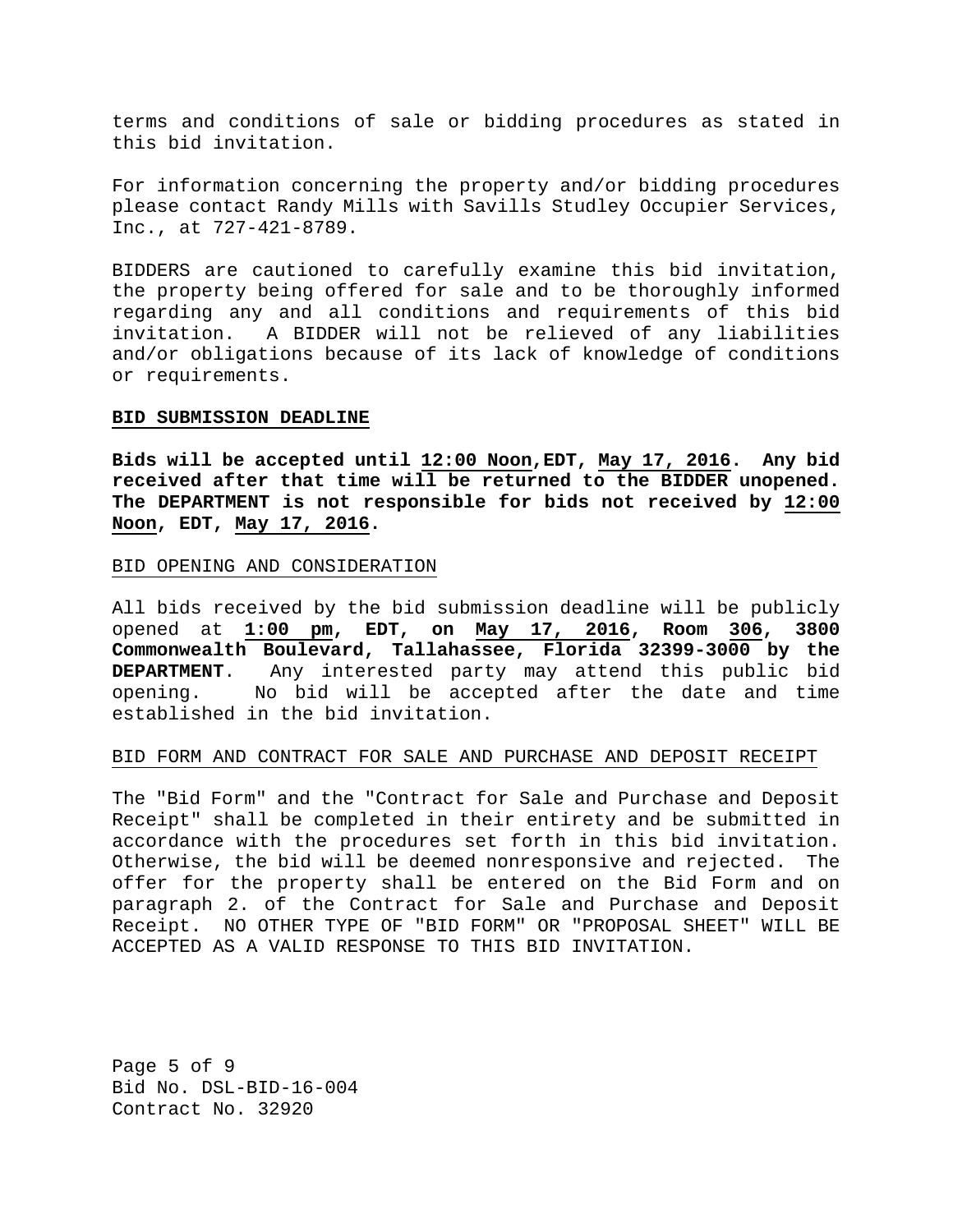#### BID AWARD

Any award made will be to the highest responsive BIDDER, provided it is in the TRUSTEES' interest to accept the bid. The TRUSTEES or the DEPARTMENT, as staff to the TRUSTEES, reserves the right to reject any or all bids. The TRUSTEES or the DEPARTMENT further reserves the right to waive any minor irregularities in any bid received. In the event two (2) or more responses are received which equal or exceed the minimum bid amount, are of equal amounts and are the highest responsive bids received, and those bids are not rejected, then those parties, and only those parties, will be notified by Savills Studley Occupier Services, Inc., or the DEPARTMENT within three (3) business days and asked to resubmit a new Bid Form and Contract for Sale and Purchase and Deposit Receipt within five(5) business days of the deadline for their notice. This procedure shall repeat until an award is made to the highest responsive BIDDER or until such time as the DEPARTMENT determines that this Bid is withdrawn.

#### MAILING INSTRUCTIONS

All bids must be submitted in a sealed envelope marked **"SEALED BID - Escambia COUNTY, BID NO. DSL-BID-16-004." Each BIDDER MUST enter its name and return address in the upper left-hand corner for identification purposes.** Bids may be delivered as follows:

 U.S. Postal Service to State of Florida Department of Environmental Protection, Division of State Lands, Bureau of Real Estate Services, 3800 Commonwealth Boulevard, Mail Station 115, Tallahassee, Florida 32399-3000, **Attention Jeff Gentry or Janice Ellison**,

 hand delivery to State of Florida Department of Environmental Protection, Division of State Lands, Bureau of Real Estate Services, 3800 Commonwealth Boulevard, Carr Building First Floor Reception Desk, Tallahassee, Florida, **Attention Jeff Gentry,** or **Janice Ellison**

 sent via commercial carrier to the State of Florida Department of Environmental Protection, Bureau of Real Estate Services, Mail Station 115, 3800 Commonwealth Boulevard, Tallahassee, Florida 32399-3000 by the bid submission deadline.

Page 6 of 9 Bid No. DSL-BID-16-004 Contract No. 32920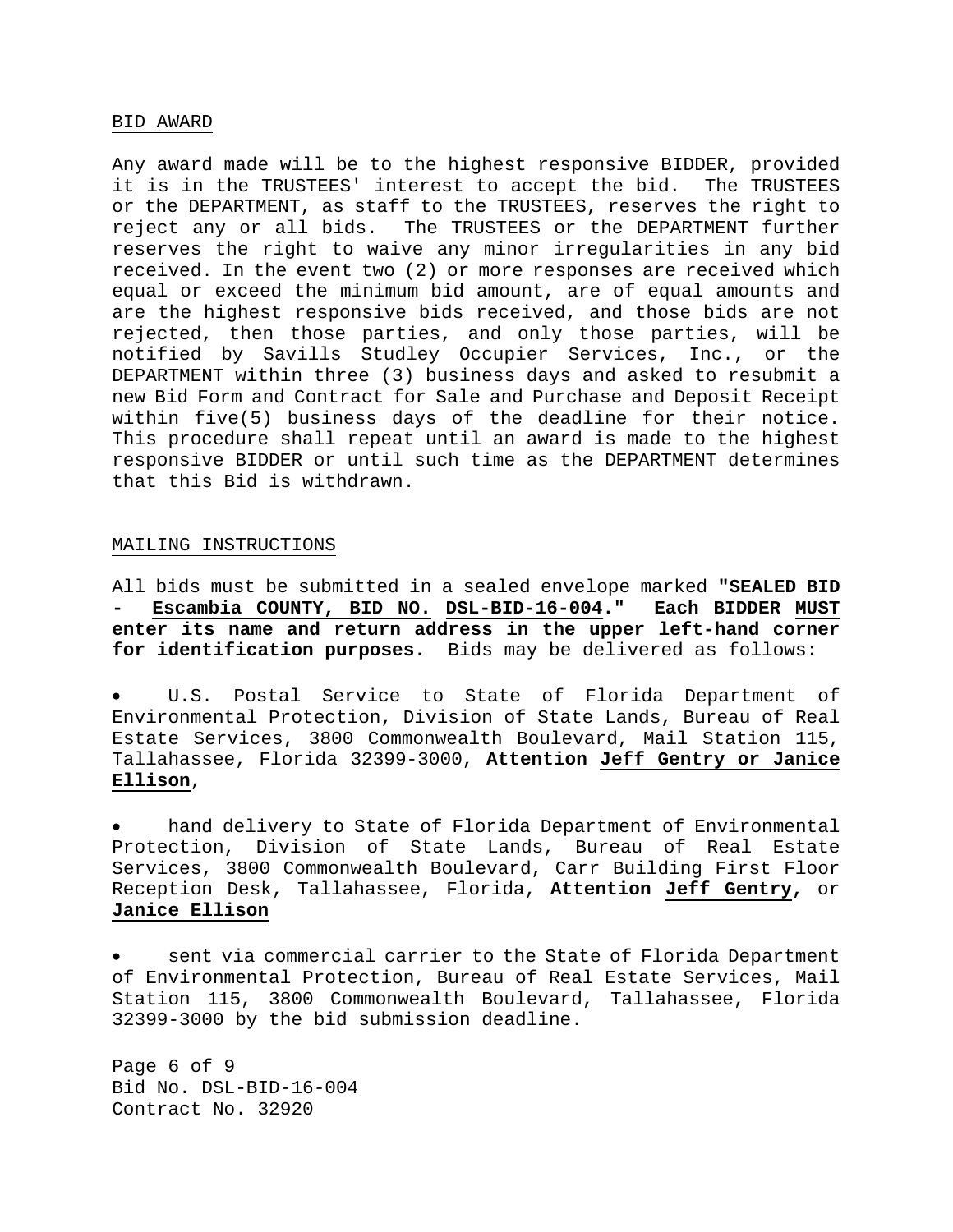**NOTE: THE STATE OF FLORIDA DEPARTMENT OF ENVIRONMENTAL PROTECTION WILL NOT OPEN ANY ENVELOPE SUBMITTED IN ASSOCIATION WITH THIS BID WHICH IS NOT PROPERLY ADDRESSED TO "State of Florida Department of Environmental Protection, Division of State Lands, Bureau of Real Estate Services" and marked** "**SEALED BID - Escambia COUNTY, BID NO. DSL-BID-16-004. BIDS MUST BE SUBMITTED ON A BID FORM AND INCLUDE A FULLY EXECUTED CONTRACT FOR SALE AND PURCHASE AND DEPOSIT RECEIPT ALONG WITH A 10% DEPOSIT.** 

### AMERICANS WITH DISABILITIES ACT REQUIREMENT

Any vendor or contractor submitting a bid or proposal to the DEPARTMENT for providing commodities or contractual services may not exclude any person(s) from participating in; deny any person(s) the proceeds or benefits of; not otherwise subject any person(s) or subcontractors to any form of discrimination based on the grounds of race, creed, color, national origin, age, sex, or disability. Any vendor or contractor which is providing commodities or contractual services, or possible subcontractor, must comply with the pertinent portion of the Americans with Disabilities Act of 1990, Public Law 101-336.

Any person with a qualified disability shall not be denied equal access and effective communication regarding any bid/proposal documents or the attendance at any related meeting or bid/proposal opening. If accommodations are needed because of a disability, please contact Jeff Gentry, or Janice Ellison, with the State of Florida Department of Environmental Protection, Division of State Lands, Bureau of Real Estate Services, Carr Building, Tallahassee, Florida 32399-3000. The telephone number is (850)245-2555.

Page 7 of 9 Bid No. DSL-BID-16-004 Contract No. 32920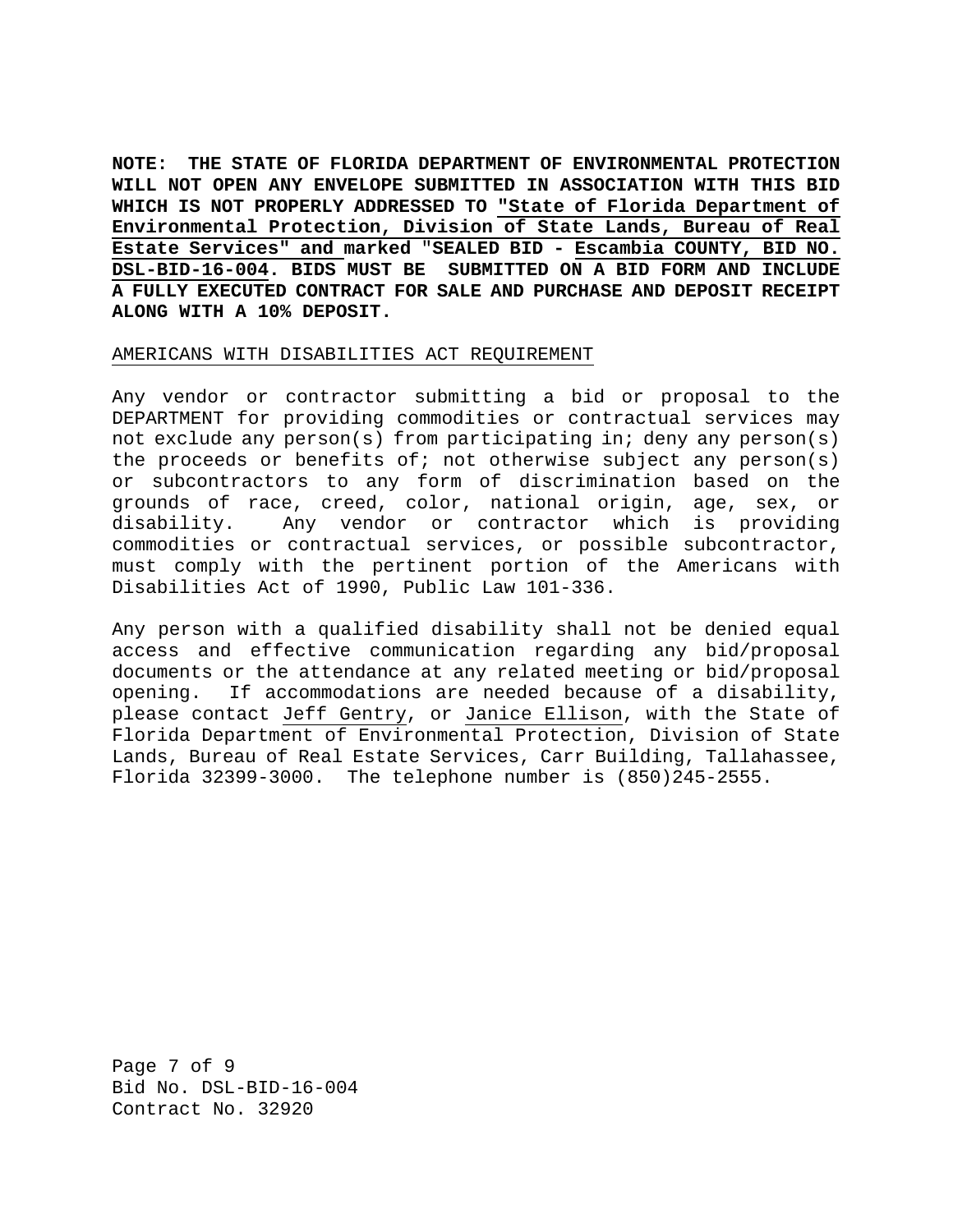### BID FORM

### STATE LAND SALE

BIDDER hereby bids the lump sum of \$ \_\_\_\_\_\_\_\_\_\_\_\_ for the purchase of the state land described in the Contract for Sale and Purchase and Deposit Receipt. The lump sum entered above does not include closing costs and other costs of the sale as described in the Bid Conditions and paragraph 4.c of the Contract for Sale and Purchase and Deposit Receipt.

### CERTIFICATION

I hereby certify that this bid is made without prior understanding, agreement or connection with any corporation, firm or person submitting a bid for this property and is in all respects fair and without collusion or fraud. I agree to abide by all conditions of this bid and certify that I am authorized to sign this Bid Form for the BIDDER. I further certify that I have read and understand all the bid specifications and conditions. I agree to all terms, conditions and provisions that pertain to the sale of the specified property.

| BIDDER | NAME                       |          | AUTHORIZED SIGNATURE       |         |
|--------|----------------------------|----------|----------------------------|---------|
|        |                            |          |                            |         |
|        | BIDDER MAILING ADDRESS     |          | AUTHORIZED SIGNATURE       | (Print) |
| CITY   | STATE                      | ZIP CODE | TITLE                      |         |
|        | AREA CODE/TELEPHONE NUMBER |          | CORPORATION CHARTER NUMBER |         |

Page 8 of 9 Bid No. DSL-BID-16-004 Contract No. 32920